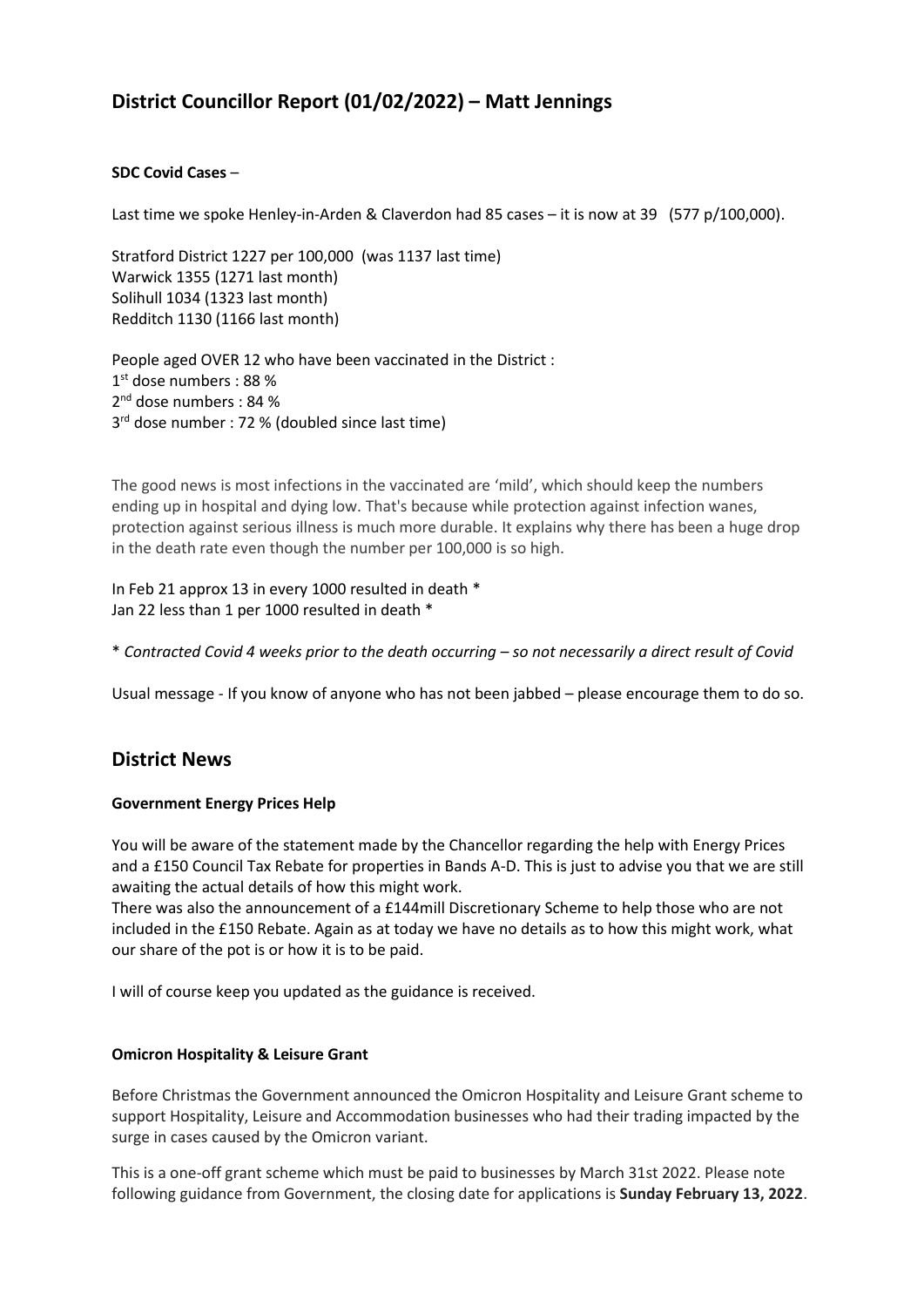Grants are available for businesses that have a Business Rates account as of Thursday December 30, 2021 and operate within the Leisure, Hospitality and Accommodation sectors including:

| Support Type  | <b>Types of Business</b>                                                                                                                                                                                                                                                                                                                                                                     |
|---------------|----------------------------------------------------------------------------------------------------------------------------------------------------------------------------------------------------------------------------------------------------------------------------------------------------------------------------------------------------------------------------------------------|
| Hospitality   | Food courts, Public houses/pub restaurants Restaurants, Roadside restaurants<br>Wine bars, Cafés                                                                                                                                                                                                                                                                                             |
| Leisure       | Casinos and gambling clubs, Cinemas Museums and art galleries, Stately<br>homes & historic houses Theatres, Events venues, Night clubs & discotheques,<br>Arenas, Concert halls Zoos & safari parks, Amusement parks, Tourist<br>attractions, Theme parks Amusement arcades, Wedding venues Soft play<br>centres or areas Clubs & institutions, Village halls & scout huts, cadet huts, etc. |
| Accommodation | Caravan parks, Caravan sites and pitches, Chalet parks, Campsites Coaching<br>inns, Country house hotels, Guest houses, Hostels, Boarding houses Hotels,<br>Lodge, Holiday apartments, Cottages, or bungalows Canal boats or other<br>vessels B&Bs, Catered holiday homes, Holiday homes                                                                                                     |

Businesses will only be eligible where their main service falls within hospitality, leisure, or accommodation. If your business operates services that could be considered hospitality, leisure or accommodation, and falls into another category, the main service will be determined by assessing which category constitutes 50% or more of the overall income.

You will need to fill out the form so go online :

www.stratford.gov.uk/coronavirus/additional-business-support-grants.cfm

## **Garden Waste**

New applications will be taken later in February, if Council approves the Budget there will be a £2 rise in the charge to £42. This rise is necessary for additional inflationary costs that the Council receives – it is still below the rate of inflation.

## **Riverside Project**

Following the approval of planning permission for the Stratford Riverside project, preparations have been made and the project has now started. This marks an exciting stage as appointed contractors work over the coming months in the northern part of the scheme. It is hoped that the scheme will take approximately 5 months to complete.